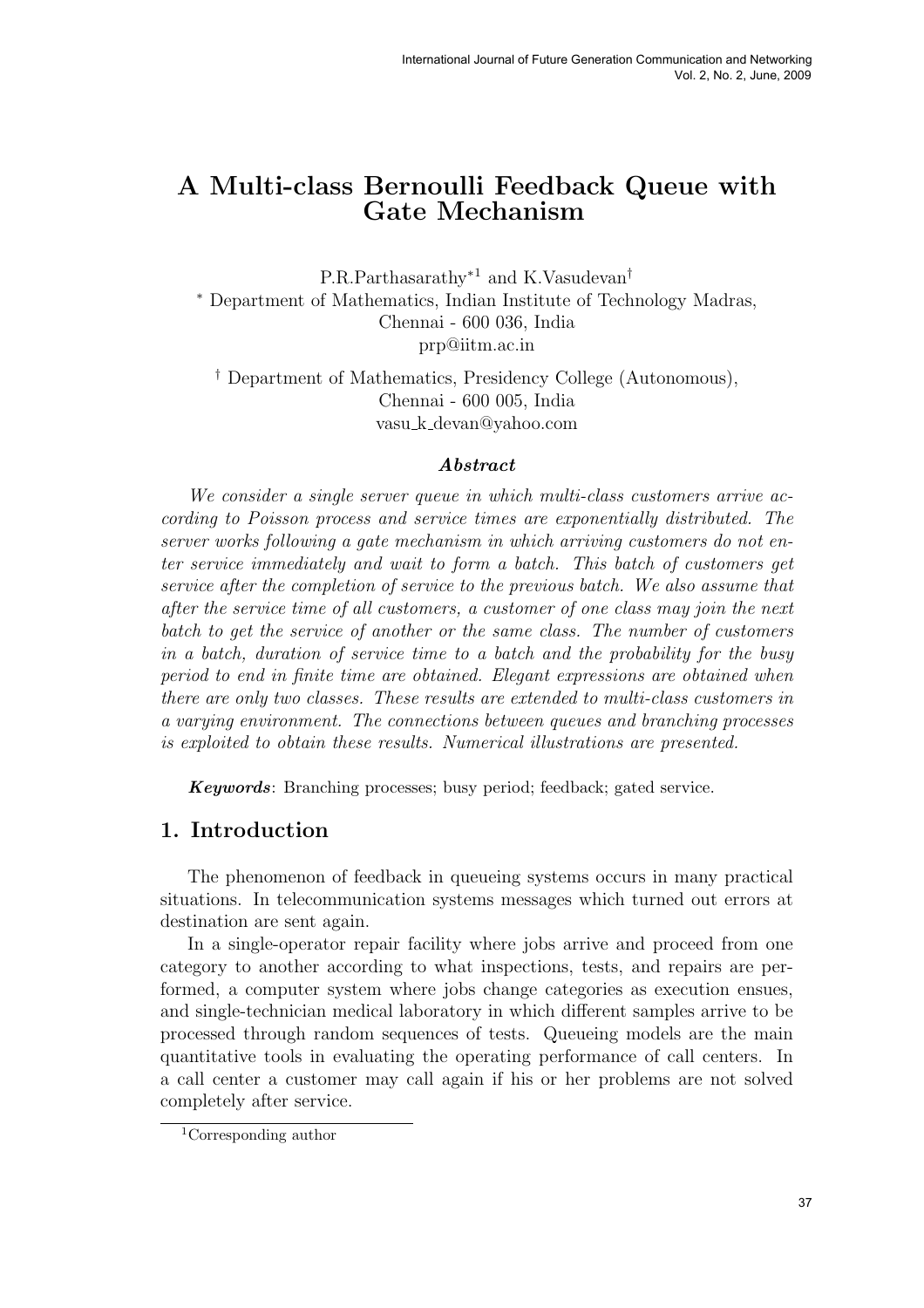In software product development processes, the feeding-back flow of software project represents re-work that must be done on projects as the result of problems discovered during independent outside testing or early use.

The assumption of Poisson traffic flow in queueing network is a common simplifying assumption in modeling practice. There have been many rigorous justifications of this type of phenomenon in different contexts [4].

In a cyclic priority queue, with several classes, after completing one service, a customer may enter the next with a prescribed probability or leave the system. The feedback probabilities may be different for different classes. In modeling such a system one can adjust the feedback probabilities to match job service requirements [3].

Feedback is introduced as a mechanism for scheduling the call service in which service consists of a random number of stages [1]. In telephony, a particular unit must perform more than one class of service; central control units may have to handle a variety of requests for service from calls in various stages of processing. For example, an originating call may require N distinct services, ranging from first obtaining dial tone to finally obtaining a connection to the called party. If more than one of these services is provided by the same control unit (or units), then this situation can be represented by a feedback queueing system. In such situations an incoming call will enter the queue and, after having obtained its first service, will immediately rejoin the queue until, finally, after the completion of its N-th service, the call will leave the system or no longer demand service from the control unit.

A single-server queueing network is equivalent to a multi-class system with feedback probabilities; one can view the customers at station  $i$  as the class  $i$ customers. With this interpretation, there is a single service facility with many classes of customers, and each time a customer's service is completed he either leaves the system, rejoins the same class, or proceeds to a new class.

Indeed, one can combine these two viewpoints and consider a single-server queueing network with several classes of customers. Then each index  $i$  ( $i =$  $1, 2, \dots, N$  corresponds to a particular class/node pair, and the customers can change from class to class and/or node to node. Each time a customer's service at station *i* is completed, with some probability  $p_{ij}$  ( $j = 1, 2, \dots, N$ ) he proceeds

to station j or with probability  $p_{i0} = 1 \frac{N}{\sqrt{N}}$  $j=1$  $p_{ij}$  he leaves the system [9].

In semiconductor manufacturing and thin film lines, components visit some machine (or set of machines) more than once. Thus parts at different stages of their life may be in contention for service at the same machine. This gives rise to the problem of machine scheduling. The Polling system in computer network can be modeled as queue with gated vacation. In order to include transmission's error, the polling system is modeled as queue with gated vacation and feedback where old customers have different feedback parameter and different service time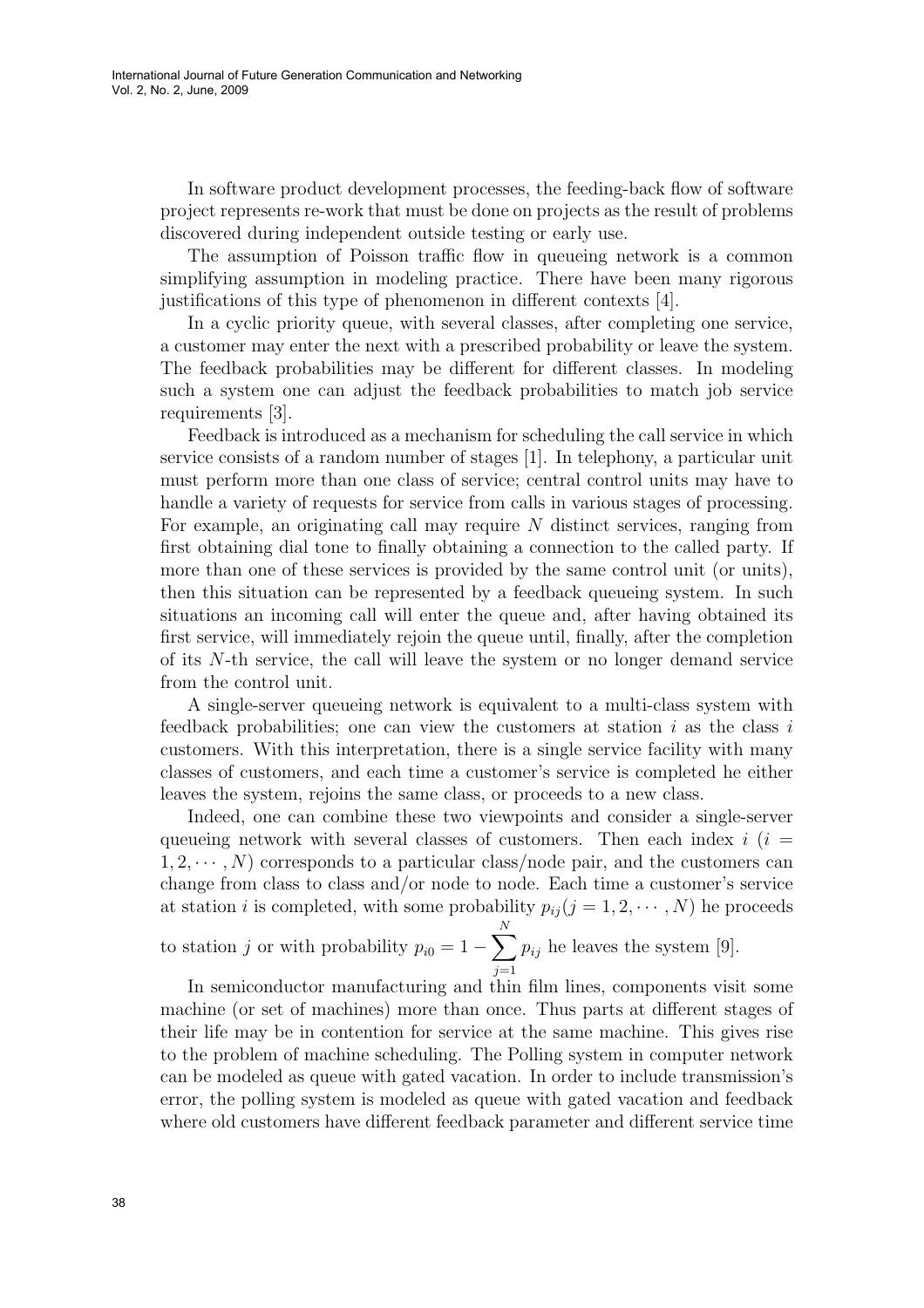distribution compared to new customers [2].

Feedback queueing systems with single and multiple types of feedback have been widely investigated (eg. [6]). For queueing systems with single type of feedback, Takacs (1963) considered an M/G/1 Bernoulli feedback queue and obtained the queue size distribution and the total response time distribution of a customer. Lam and Shankar (1981) studied M/M/1 feedback queue with multi-class customers and FCFS policy where the number of feedbacks for a customer is generally distributed depending on the class to which the customer belongs, and they obtained the system distribution and the total response time distribution.

In this paper, we consider a single server queue with  $n$  classes of customers in which arrivals occur according to a Poisson process and service times of customers are independent exponential random variables. The server works according to a gated discipline. Upon arrival customers of all classes join a queue in front of a gate. Whenever all customers present at the service area have received service, the gate opens. The customers waiting for service enter the service area and the gate closes. That is, once a batch of customers begins service, customers who arrive during their service time receive service only when all members of the previous batch have completed their service. We also assume that after the service time of all customers, a customer of one class may join the next batch to get the service of the another or the same class.

We obtain exact results for the number served and the duration of service for k−th batch using branching process techniques. The finiteness of the busy period can be related to the extinction probability of a multi-type branching process.

The initial idea of using branching processes as a tool in queueing theory seems to be due to Borel as pointed out by Kendall [5]. For a detailed account of this technique, see [8].

## 2. Multi-class queue

We now consider a multi-class queue. We define the random times  $0 =$  $T_0, T_1, T_2, \dots$  where  $T_{n+1}$  is the instant in which all customers, if any, present at  $T_n$  complete service. We denote  $\mathbf{X_k} = (X_{1k}, X_{2k}, \cdots, X_{nk}), \quad X_{jk} = \text{the number}$ of class j customers in the k-th batch for a process. Let  $X(t)$  denote the number of customers in the system at t+0 and  $\mathbf{X}_k = \mathbf{X}(T_k)$ , number of customers in the k-th batch.

The bivariate sequence  $\{X_k, T_{k+1} - T_k\}$  is a Markov sequence because of the assumptions of Poisson input and exponential service times. Let the probability generating function of  $\mathbf{X}_k = (X_{1k}, X_{2k}, \cdots, X_{nk}), k = 1, 2, 3, \dots$  be

$$
\mathbf{f}_{\mathbf{k}}(\mathbf{z}) = [f_k^{(1)}(\mathbf{z}), f_k^{(2)}(\mathbf{z}), \cdots, f_k^{(n)}(\mathbf{z})],
$$

with the vector symbol  $\mathbf{z} = (z_1, z_2, \cdots, z_n)$ .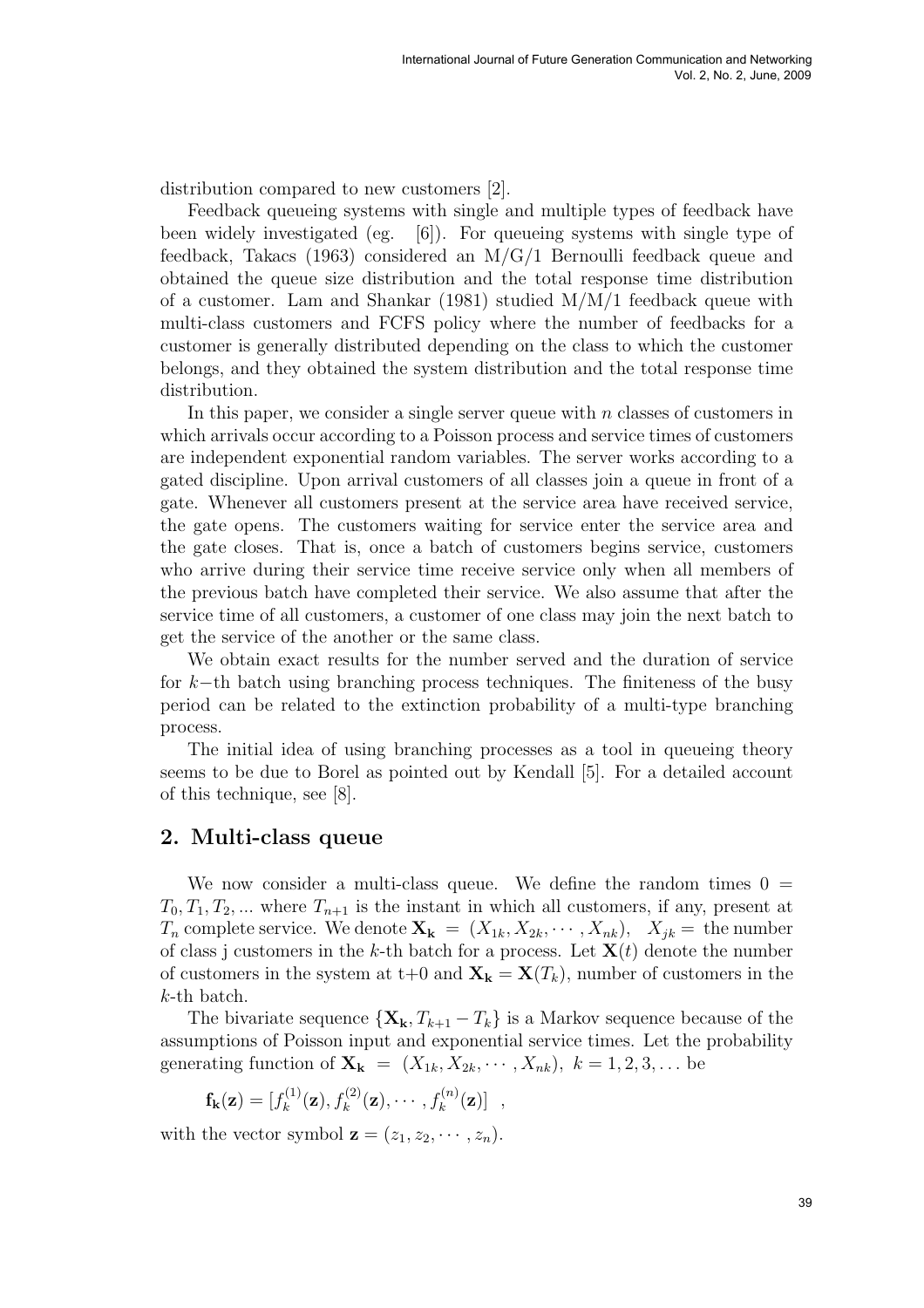Assume initially there is one customer of class  $i$ . During its service, customers of class i arrive according to Poisson process with the rate  $\lambda_i^{(1)}$ ,  $i = 1, 2, \cdots, n$  and i all customers together form the first batch and get exponential service with the same rate  $\mu^{(1)}$ . We denote  $\rho_i^{(1)} = \frac{\lambda_i^{(1)}}{\mu^{(1)}}$ . After completion of service a customer from the first batch will wait to get class i service with probability  $p_i^{(1)}$  $i^{(1)}$ ,  $i = 1, 2, \cdots, n$ in the next batch. We have assumed service times are independent of the class. During the service to the first batch customers of all classes arrive to form the next batch with rates  $\lambda_i^{(2)}$  $i^{(2)}$ ,  $i = 1, 2, \dots, n$  and service rates  $\mu^{(2)}$  and we denote  $\rho_i^{(2)} = \frac{\lambda_i^{(2)}}{\mu^{(2)}}$  and so on. When customer of class i is getting service initially, arrivals to the system is governed by the following probability generating function:

$$
f_1^{(j)}(z_1, z_2, \dots, z_n) = E[z_1^{X_{11}} z_2^{X_{21}} \cdots z_n^{X_{n1}} | X_j \text{ o} = 1, X_k \text{ o} = 0, k \neq j]
$$
  
= 
$$
\frac{1 - p_{j1}^{(1)}(1 - z_1) - p_{j2}^{(1)}(1 - z_2) - \cdots - p_{jn}^{(1)}(1 - z_n)}{1 + \rho_1^{(1)}(1 - z_1) + \rho_2^{(1)}(1 - z_2) + \cdots + \rho_n^{(1)}(1 - z_n)}, \quad j = 1, 2, \dots, n,
$$
  
and 
$$
p_{j1}^{(1)} + p_{j2}^{(1)} + \cdots + p_{jn}^{(1)} < 1.
$$

We follow the notation given below:

$$
\mathbf{1} = (1, 1, \cdots, 1)', \quad \mathbf{z} = (z_1, z_2, \cdots, z_n)',
$$
\n
$$
\mathbf{f_i}(\mathbf{z}) = \left(f_i^{(1)}(\mathbf{z}), f_i^{(2)}(\mathbf{z}), \cdots, f_i^{(n)}(\mathbf{z})\right)',
$$
\n
$$
\rho_i = (\rho_1^{(i)}, \rho_2^{(i)}, \cdots, \rho_n^{(i)}) \quad \text{and}
$$
\n
$$
\mathbf{M_i} = \begin{pmatrix}\n\rho_1^{(i)} + p_{11}^{(i)} & \rho_2^{(i)} + p_{12}^{(i)} & \cdots & \rho_n^{(i)} + p_{1n}^{(i)} \\
\rho_1^{(i)} + p_{21}^{(i)} & \rho_2^{(i)} + p_{22}^{(i)} & \cdots & \rho_n^{(i)} + p_{2n}^{(i)} \\
\cdots & \cdots & \cdots & \cdots \\
\rho_1^{(i)} + p_{n-11}^{(i)} & \rho_2^{(i)} + p_{n-12}^{(i)} & \cdots & \rho_n^{(i)} + p_{n-1n}^{(i)} \\
\rho_1^{(i)} + p_{n1}^{(i)} & \rho_2^{(i)} + p_{n2}^{(i)} & \cdots & \rho_n^{(i)} + p_{nn}^{(i)}\n\end{pmatrix}, i = 1, 2, \cdots
$$

Now, for  $j = 1, 2, \cdots, n$ , we have

$$
1 - f_1^{(j)(\mathbf{z})} = \frac{(\rho_1^{(1)} + \rho_{j1}^{(1)})(1 - z_1) + \dots + (\rho_n^{(1)} + \rho_{jn}^{(1)})(1 - z_n)}{1 + \rho_1^{(1)}(1 - z_1) + \dots + \rho_n^{(1)}(1 - z_n)}
$$

Simple calculations yield,

$$
\mathbf{f_i(z)} = \mathbf{1} - \frac{1}{1 + \rho_i(1 - z)} \mathbf{M}_i(1 - z) \tag{1}
$$

is the vector whose components represent the pgfs of the number of customers arrived in the *i*-th batch during the service of one customer of class  $j, j =$  $1, 2, \dots, n$  in the  $(i - 1)$ -th batch for  $i = 1, 2, \dots$  initially.

The pgf  $\mathbf{g}_n(\mathbf{z})$  of the number of customers in the *n*-th batch is given by

$$
\mathbf{g}_n(\mathbf{z}) = \mathbf{f}_1(\mathbf{f}_2(\cdots(\mathbf{f}_n(\mathbf{z}))))
$$
,  $n = 1, 2, \ldots$ .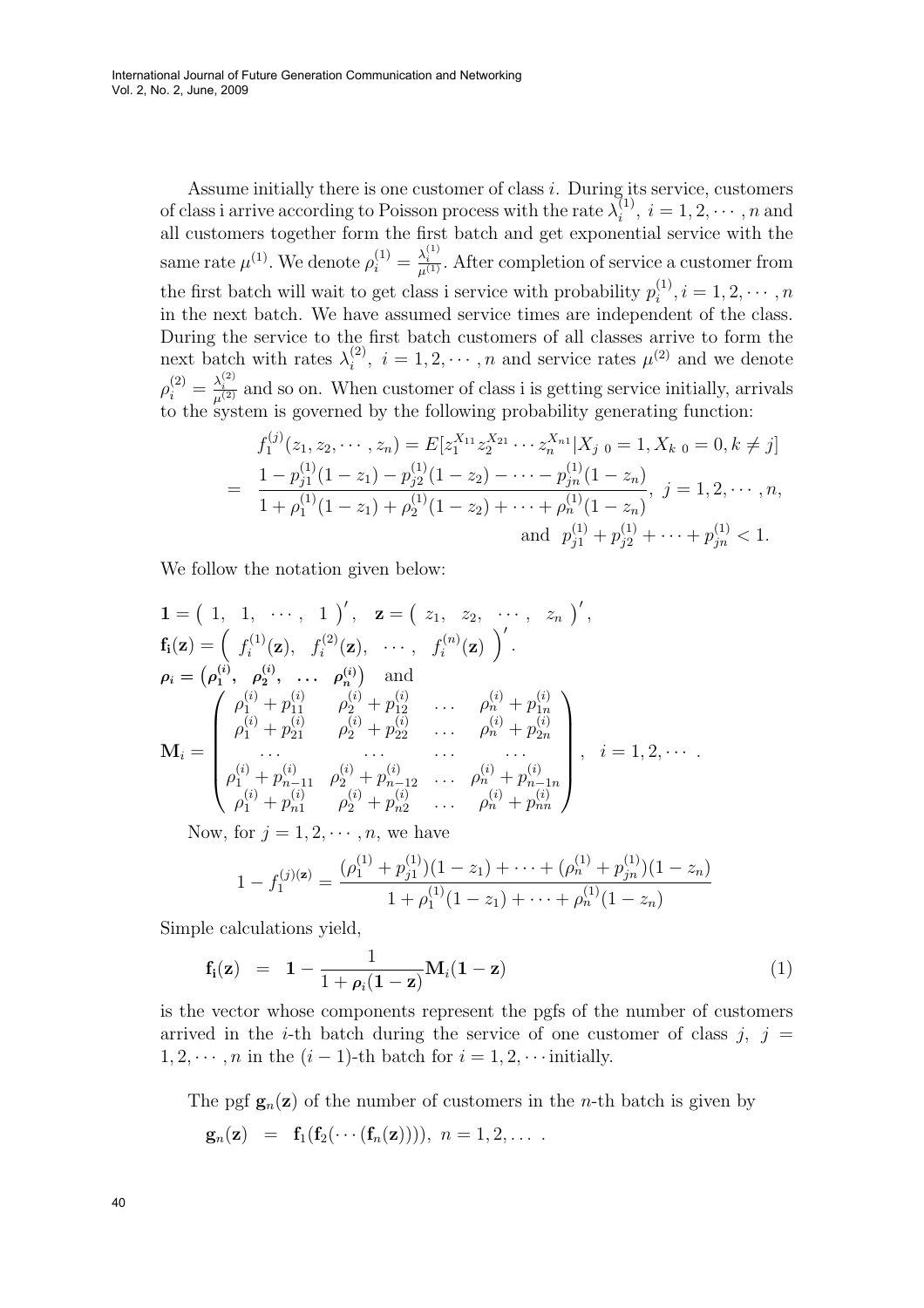$$
\mathbf{g}_k(\mathbf{z}) = \left( g_k^{(1)}(\mathbf{z}), g_k^{(2)}(\mathbf{z}), \cdots, g_k^{(n)}(\mathbf{z}) \right)'
$$
  

$$
\mathbf{M}_1 \mathbf{M}_2 \cdots \mathbf{M}_k (\mathbf{1} - \mathbf{z})
$$
 (2)

$$
= 1 - \frac{m_1m_2 + m_k + 2j}{1 + (\rho_k + \rho_{k-1}M_k + \rho_{k-2}M_{k-1}M_k + \cdots + \rho_1M_2M_3\cdots M_k)(1-z)}
$$
\n(3)

We observe that the product  $\mathbf{M}_i \mathbf{M}_{i+1} \cdots \mathbf{M}_k$ ,  $i = 1, 2, \cdots, k$  are  $n \times n$ matrices and  $\rho_i$ ,  $i = 1, 2, \dots, k$  are  $1 \times n$  matrices. Hence  $\rho_k + \rho_{k-1} M_k$  +  $\rho_{k-2}M_{k-1}M_k+\cdots+\rho_1M_2M_3\cdots M_k$  is a  $1\times n$  matrix. Since  $1-z$  is a  $n\times 1$ matrix,  $M_1M_2 \cdots M_k(1 - z)$  is a  $n \times 1$  matrix and  $(\rho_k + \rho_{k-1}M_k + \rho_{k-2}M_{k-1}M_k + z)$  $\cdots + \rho_1 M_2 M_3 \cdots M_k$  $(1 - z)$  is a scalar. The mean matrix of  $g_k(z)$  is

$$
= \begin{pmatrix} \frac{\partial g_k^{(1)}}{\partial z_1} & \frac{\partial g_k^{(1)}}{\partial z_2} & \cdots & \frac{\partial g_k^{(1)}}{\partial z_n} \\ \frac{\partial g_k^{(2)}}{\partial z_1} & \frac{\partial g_k^{(2)}}{\partial z_2} & \cdots & \frac{\partial g_k^{(2)}}{\partial z_n} \\ \cdots & \cdots & \cdots & \cdots \\ \frac{\partial g_k^{(n)}}{\partial z_1} & \frac{\partial g_k^{(n)}}{\partial z_2} & \cdots & \frac{\partial g_k^{(n)}}{\partial z_n} \end{pmatrix} = \begin{pmatrix} a_{11} & a_{12} & \cdots & a_{1k} \\ a_{21} & a_{22} & \cdots & a_{2k} \\ \cdots & \cdots & \cdots & \cdots \\ a_{k1} & a_{k2} & \cdots & a_{kk} \end{pmatrix}
$$
  
= 
$$
\mathbf{M}_1 \mathbf{M}_2 \mathbf{M}_3 \cdots \mathbf{M}_k
$$
 (4)

Assume that  $(\rho_k + \rho_{k-1}M_k + \cdots + \rho_1M_2M_3 \cdots M_k)(1-z) = l_1(1-z_1) + l_2(1-z_2)$  $z_2$ ) + · · · +  $l_n(1-z_n)$ . Hence (2) implies that

$$
g_k^{(j)}(\mathbf{z}) = 1 - \frac{a_{j1}(1-z_1) + a_{j2}(1-z_2) + \dots + a_{jn}(1-z_n)}{l_1(1-z_1) + l_2(1-z_2) + \dots + l_n(1-z_n)},
$$
  
\n
$$
(j = 1, 2, \dots, n).
$$
\n(5)

Let N be the number of batches served in a busy period starting with class  $i$ customer. Then

$$
\mathbf{P}(N \leq k) = \mathbf{g}_k(\mathbf{0})
$$
  
=  $\mathbf{1} - \frac{\mathbf{M}_1 \mathbf{M}_2 \cdots \mathbf{M}_k \mathbf{1}}{1 + (\rho_k + \rho_{k-1} \mathbf{M}_k + \cdots + \rho_1 \mathbf{M}_2 \mathbf{M}_3 \cdots \mathbf{M}_k) \mathbf{1}}.$ 

Starting with class i customer probabilities for the busy period to end in the k−th batch using the relation  $P(N = k) = P(N \le k) - P(N \le k-1)$  $\mathbf{g}_k(\mathbf{0}) - \mathbf{g}_{k-1}(\mathbf{0})$  can be found.

#### Moments

Now, we find the second order moments. Starting with the class  $j$  customer, in the k-th generation,  $E[X_p X_i] = \frac{\partial^2 g_k^{(j)}}{\partial z_p \partial z_i} (1) = a_{ji} l_p + a_{jp} l_i$ , where  $\rho_k I + \rho_{k-1} M_k +$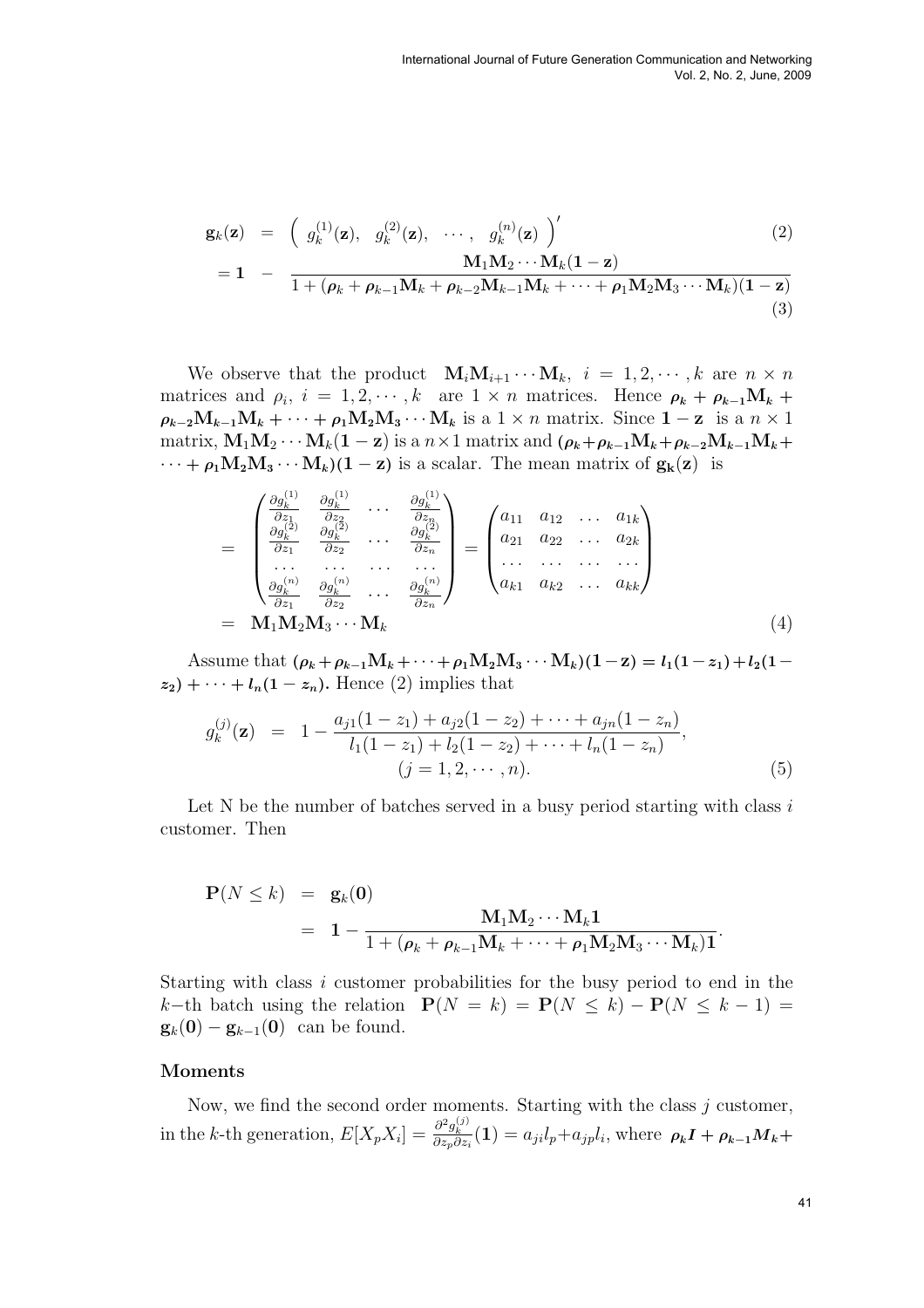$\cdots + \rho_1 \mathbf{M}_2 \mathbf{M}_3 \cdots \mathbf{M}_k = (l_1, l_2, \cdots, l_n)$ , and  $a_{ji}$  and  $a_{jp}$  are elements of the mean matrix  $M_1M_2M_3\cdots M_k$  given in (4).

### Busy period

We present a theorem for the probabilities for the busy period to end in finite time.

**Theorem 1** Let  $q_j$  denote the probability that starting with class  $j, j = 1, 2, \dots, n$ customer busy period ends in finite time. Let  $\pi$  denote the largest eigenvalue of the mean matrix  $M$  of the process,  $\mathbf{r}$ 

$$
M = \begin{pmatrix} \rho_1 + p_{11} & \rho_2 + p_{12} & \dots & \rho_n + p_{1n} \\ \rho_1 + p_{21} & \rho_2 + p_{22} & \dots & \rho_n + p_{2n} \\ \dots & \dots & \dots & \dots \\ \rho_1 + p_{n-11} & \rho_2 + p_{n-12} & \dots & \rho_n + p_{n-1n} \\ \rho_1 + p_{n1} & \rho_2 + p_{n2} & \dots & \rho_n + p_{nn} \end{pmatrix}
$$

Then

(i) For  $\pi > 1$ ,  $q_i < 1$ ,  $\forall j$  and satisfy the equations

$$
f^{(j)}(q_1, q_2, \cdots, q_n) = \frac{1 - p_{j1}(1 - q_1) - p_{j2}(1 - q_2) - \cdots - p_{jn}(1 - q_n)}{1 + \rho_1(1 - q_1) + \rho_2(1 - q_2) + \cdots + \rho_n(1 - q_n)} = q_j,
$$

.

and

(ii) For  $\pi \leq 1$ ,  $q_i = 1$ ,  $i = 1, 2, \cdots, n$ .

We compute numerically the probabilities for the busy period to end in finite time when the system has five classes of customers.

We use the following parameters in Theorem (1):

 $p_{11} = .2, p_{12} = .13, p_{13} = .1, p_{14} = .12, p_{15} = .15;$  $p_{21} = .25, p_{22} = .1, p_{23} = .12, p_{24} = .16, p_{25} = .15;$  $p_{31} = .1, p_{32} = .21, p_{33} = .12, p_{34} = .12, p_{25} = .13;$  $p_{41} = .01, p_{42} = .1, p_{43} = .08, p_{44} = .01, p_{45} = .02;$  $p_{51} = .13, p_{52} = .14, p_{53} = .01, p_{54} = .21, p_{55} = .11;$ and  $\lambda_1 = .8, \lambda_2 = 1.4, \lambda_3 = .6, \lambda_4 = 1.3$  and  $\lambda_5 = 1.5$ .

Since  $\rho_1 = \frac{\lambda_1}{\mu}$  $\frac{\lambda_1}{\mu},\,\,\rho_2=\frac{\lambda_2}{\mu}$  $\frac{\lambda_2}{\mu},\ \rho_3=\frac{\lambda_3}{\mu}$  $\frac{\lambda_3}{\mu},\ \rho_4=\frac{\lambda_4}{\mu}$  $\frac{\lambda_4}{\mu}$  and  $\rho_5 = \frac{\lambda_5}{\mu}$  $\frac{\lambda_5}{\mu}$ , we get different sets of values for different values of the common service rate  $\mu = 2, 5, 8, 11, 14$  and 17. With these values busy period probabilities are obtained and displayed in the following table.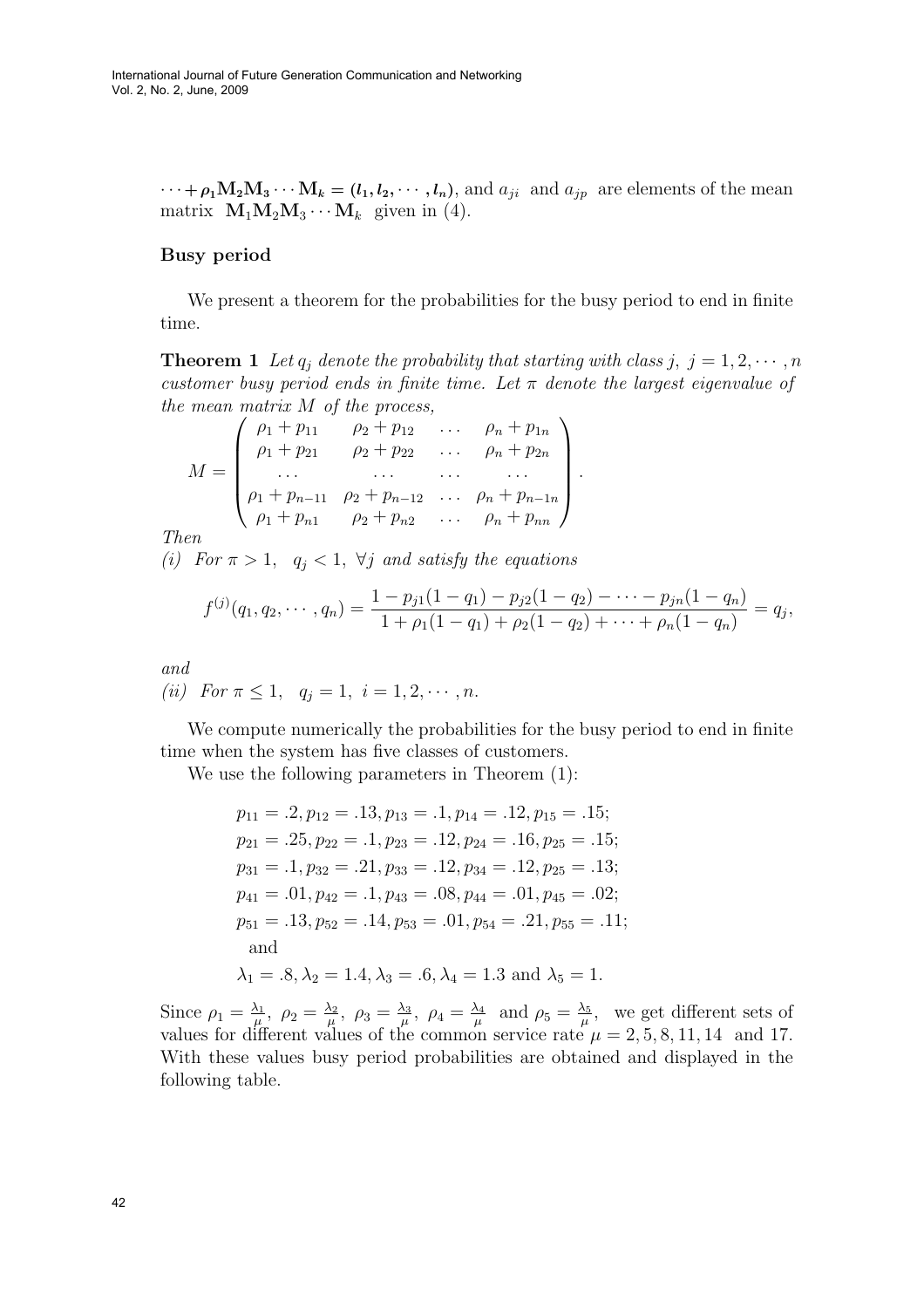| $\mu$           | $\pi$  | $q_{1}$                                                              | $q_{2}$              | $q_3$                                    | $q_4$                | $q_5$  |
|-----------------|--------|----------------------------------------------------------------------|----------------------|------------------------------------------|----------------------|--------|
| 2               |        | $3.1311 \mid 0.1307 \mid 0.1104 \mid 0.1356 \mid 0.2584 \mid 0.1616$ |                      |                                          |                      |        |
| $5\overline{)}$ | 1.6044 | 0.3598                                                               | $\mid 0.3329$        | $\vert 0.3659 \vert 0.5358 \vert 0.4079$ |                      |        |
| 8               | 1.2241 | $\mid 0.6109 \mid 0.5905 \mid 0.6153 \mid 0.7474$                    |                      |                                          |                      | 0.6509 |
| 11              | 1.0518 | 0.8743                                                               | 0.8669               |                                          | $0.8758 \mid 0.9247$ | 0.8898 |
| 14              | 0.9536 | 1.0000                                                               | $1.0000 \mid 1.0000$ |                                          | 1.0000               | 1.0000 |
| -17             | 0.8902 | 1.0000                                                               | 1.0000               | 1.0000                                   | 1.0000               | 1.0000 |

Table-1. Probabilities for the busy period to end in finite time

In Table-1,  $\pi$  represents the maximum eigenvalue for the mean matrix. Here  $q_i, i = 1, 2, \dots, 5$ , represents the probability for the busy period to end in finite time starting with one customer of class i. We see that for  $\pi < 1$ ,  $q_i = 1, \forall i$ .

In Table-2, we are depicting probabilities of the busy period to end before batch *n* starting with one class *i* customer initially,  $i = 1, 2, 3, 4, 5$  with service rate  $\mu = 2$ . Here these probabilities monotonically increase to the limit  $q_i$ . Observe that the first row in Table-1 is same as the last row in Table-2.

Table-2. Probabilities for the busy period to end before batch n

| $n_{\rm }$     | $class - 1$ | $class - 2$ | $class - 3$ | $class - 4$ | $class - 5$ |
|----------------|-------------|-------------|-------------|-------------|-------------|
| $\overline{2}$ | 0.0845      | 0.0620      | 0.0901      | 0.2197      | 0.1127      |
| 3              | 0.1162      | 0.0955      | 0.1211      | 0.2460      | 0.1476      |
| 4              | 0.1261      | 0.1057      | 0.1310      | 0.2545      | 0.1571      |
| 5              | 0.1293      | 0.1089      | 0.1341      | 0.2571      | 0.1601      |
| 6              | 0.1303      | 0.1099      | 0.1351      | 0.2580      | 0.1611      |
| 7              | 0.1306      | 0.1102      | 0.1354      | 0.2583      | 0.1614      |
| 8              | 0.1307      | 0.1103      | 0.1355      | 0.2583      | 0.1615      |
| 9              | 0.1307      | 0.1103      | 0.1356      | 0.2584      | 0.1615      |
| 10             | 0.1307      | 0.1104      | 0.1356      | 0.2584      | 0.1615      |
| 11             | 0.1307      | 0.1104      | 0.1356      | 0.2584      | 0.1616      |

Remark: In the case of two-class queue, we discuss the probability that the busy period ends in finite time. When customer of class i,  $(i = 1, 2)$  is getting service initially, arrivals to the system is governed by the following probability generating function:

$$
f_1^{(1)}(z_1, z_2) = \frac{1 - a_1(1 - z_1) - a_2(1 - z_2)}{1 + \rho_1(1 - z_1) + \rho_2(1 - z_2)},
$$

and

$$
f_1^{(2)}(z_1, z_2) = \frac{1 - b_1(1 - z_1) - b_2(1 - z_2)}{1 + \rho_1(1 - z_1) + \rho_2(1 - z_2)},
$$
  
\n
$$
i = 1, 2, 3, \dots, a_1 + a_2 < 1 \text{ and } b_1 + b_2 < 1
$$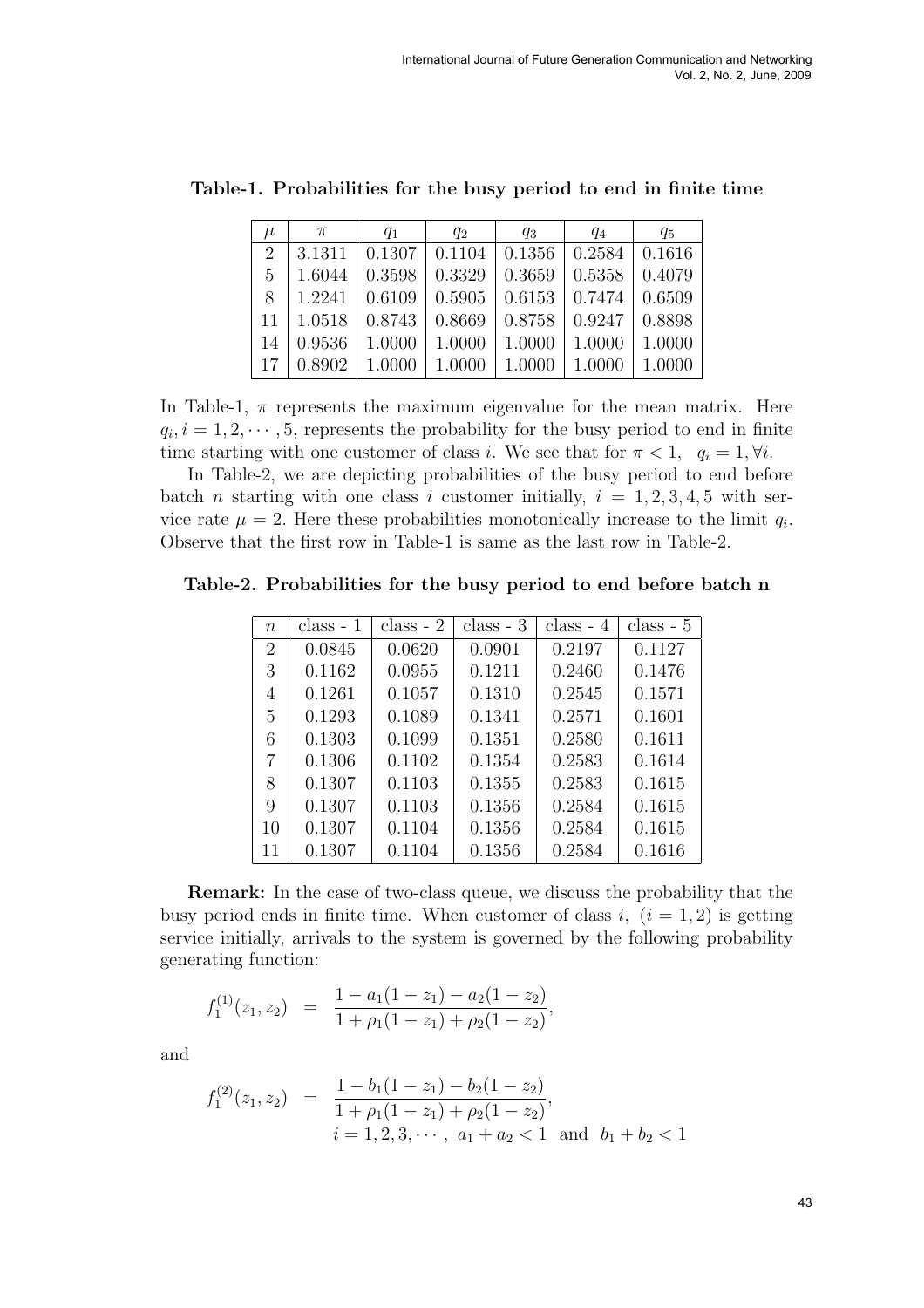Mean matrix is  $M =$  $\overline{a}$  $\rho_1 + a_1 \rho_2 + a_2$  $\rho_1 + b_1 \quad \rho_2 + b_2$  $\mathbf{r}$ with the largest eigenvalue

$$
\pi = \frac{a_1 + b_2 + \rho_1 + \rho_2 + \sqrt{(a_1 + \rho_1 - b_2 - \rho_2)^2 + 4(a_2 + \rho_2)(b_1 + \rho_1)}}{2}.
$$

**Theorem 2** Let  $q_1$  and  $q_2$  respectively denote the probabilities for the busy period to end in finite when service start with class 1 and class 2 customer initially. i) If  $\pi > 1$ , then  $q_1 < 1$ ,  $q_2 < 1$  and

$$
q_1 = \frac{(1 - b_1 - b_2)a_2 - (1 - a_1 - a_2)(b_2 - \pi)}{(a_1 - \pi)(b_2 - \pi) - a_2b_1}
$$
  

$$
q_2 = \frac{(1 - a_1 - a_2)b_1 - (1 - b_1 - b_2)(a_1 - \pi)}{(a_1 - \pi)(b_2 - \pi) - a_2b_1}.
$$

ii) If  $\pi \leq 1$ , then  $q_1 = 1$ ,  $q_2 = 1$ .

Proof:

Using the results from [7],  $q_1$  and  $q_2$  satisfy  $f^{(1)}(q_1, q_2) = q_1$  and  $f^{(2)}(q_1, q_2) = q_2$ . That is,

$$
\frac{1 - a_1(1 - q_1) - a_2(1 - q_2)}{1 + \rho_1(1 - q_1) + \rho_2(1 - q_2)} = q_1
$$
\n(6)

and 
$$
\frac{1 - b_1(1 - q_1) - b_2(1 - q_2)}{1 + \rho_1(1 - q_1) + \rho_2(1 - q_2)} = q_2
$$
 (7)

Solving these two equations, we get

$$
q_1 = \frac{(1 - b_1 - b_2)a_2 - (1 - a_1 - a_2)(b_2 - \pi)}{(a_1 - \pi)(b_2 - \pi) - a_2b_1}
$$

and

$$
q_2 = \frac{(1 - a_1 - a_2)b_1 - (1 - b_1 - b_2)(a_1 - \pi)}{(a_1 - \pi)(b_2 - \pi) - a_2b_1}.
$$

Now,

$$
\pi > 1 \Leftrightarrow \pi > 1 > b_2 - a_2
$$
  
\n
$$
\Leftrightarrow (\pi - 1)(\pi - (b_2 - a_2)) > 0
$$
  
\n
$$
\Leftrightarrow a_2 - b_2 + \pi - a_2\pi + b_2\pi - \pi^2 < 0
$$
  
\n
$$
\Leftrightarrow a_2 - a_2b_2 - (b_2 - \pi) + a_1(b_2 - \pi) + a_2(b_2 - \pi)
$$
  
\n
$$
< a_1(b_2 - \pi) - \pi(b_2 - \pi)
$$
  
\n
$$
\Leftrightarrow (1 - b_1 - b_2)a_2 - (1 - a_1 - a_2)(b_2 - \pi) < (a_1 - \pi)(b_2 - \pi) - a_2b_1
$$
  
\n
$$
\Leftrightarrow q_1 < 1
$$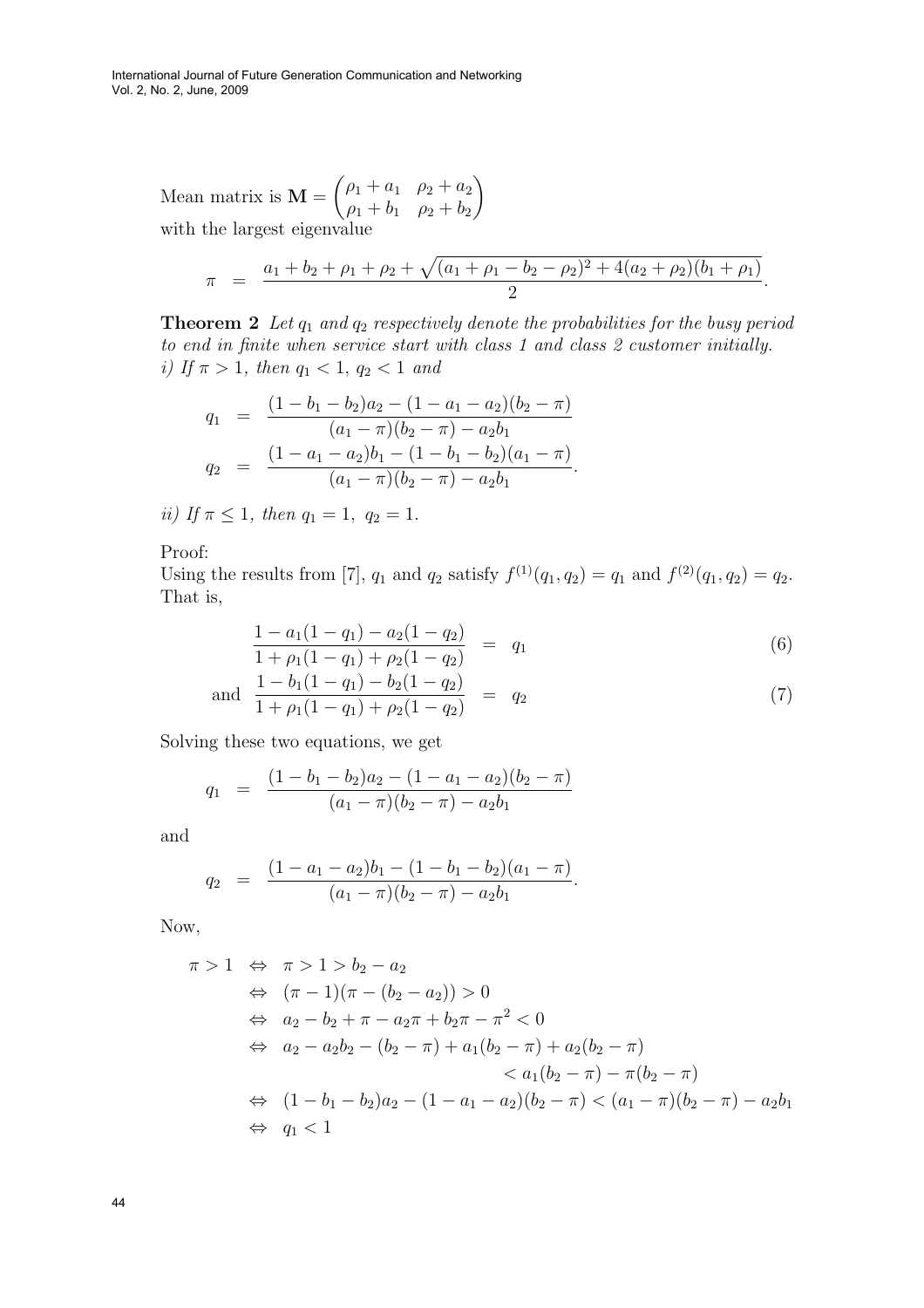Similarly,

 $\pi > 1 \Leftrightarrow q_2 < 1$ 

When  $\pi \leq 1$  both  $q_1 = 1$  and  $q_2 = 1$ .

## 3. Duration of service time

In this section we obtain the duration of service time of any given batch. Since all the service rates are equal replacing the variables by  $\frac{\mu^{(k)}}{s+\mu^{(k)}}$  we get the Laplace transform of service time of  $k$ -th batch. Now,

$$
\mathbf{z} = (z_1, z_2, \cdots, z_n)' = \left(\begin{array}{cc} \frac{\mu^{(k)}}{s + \mu^{(k)}}, & \frac{\mu^{(k)}}{s + \mu^{(k)}}, & \cdots, & \frac{\mu^{(k)}}{s + \mu^{(k)}} \end{array}\right)'
$$
  

$$
\mathbf{1} = (1, 1, \cdots, 1)' \text{ and } \mathbf{1} - \mathbf{z} = \frac{s}{\mu^{(k)} + s} \mathbf{1}.
$$

Therefore,

$$
\hat{\mathbf{g}}_{\mathbf{k}}(\mathbf{s}) = \begin{pmatrix} \hat{g}_k^{(1)}(\mathbf{s}), & \hat{g}_k^{(2)}(\mathbf{s}), & \cdots, & \hat{g}_k^{(n)}(\mathbf{s}) \end{pmatrix}'
$$
  
=  $\mathbf{1} - \frac{s\mathbf{M}_1\mathbf{M}_2\cdots\mathbf{M}_k\mathbf{1}}{\mu^{(k)} + s + s(\rho_k\mathbf{I} + \rho_{k-1}\mathbf{M}_k + \rho_{k-2}\mathbf{M}_{k-1}M_k + \cdots + \rho_1\mathbf{M}_2\mathbf{M}_3\cdots\mathbf{M}_k)\mathbf{1}}.$ 

Here  $\hat{g}^{(j)}_k$  $_{k}^{(j)}(\mathbf{s}), j = 1, 2, \cdots, n$  represent the Laplace transforms of the distributions of the duration of the service time of k−th batch starting initially with  $j$ −th class customer.

### 4. References

[1] Atencia, I. and Moreno, P. (2004). Discrete-Time  $Geo<sup>[X]</sup>/G_H/1$  Retrial Queue with Bernoulli Feedback, *Computers and Mathematics with Applications*, **47**, 1273-1294.

[2] Bong Dae Choi, Bara Kim and Sung Ho Choi (2003). An M/G/1 queu with multiple types of feedback, gated vacations and FCFS policy, Computers and Operations Research, 30, 1289-1309.

[3] Dimitrijevisc, D. (1999). A solution to mean delay in the  $\sum M_c/G_{ck}/1$  cyclic priority queue with  $cycle(k)$  and  $class(c)$  dependent feedback and service times, Operations Research Letters, 25, 137-145.

[4] Erol A.Pekoz and Nitindra Joglekar (2002), Poisson Traffic Flow in a General Feedback Queue, Journal of Applied Probability, 39, 630-636 .

[5] Kendall, D.G. (1951). Some problems in theory of queues, Journal of Royal Statistical Society. Series B (Methodological), 13, 151-185.

[6] Lam SS and Shankar AU (1981), A derivation of response time distributions for a multi-class feedback queueing system, Performance Evaluation, 1, 48-61.

[7] Mode, C.J. (1971). Multitype Branching Processes, American Elseveir Publishing Company, Inc. New York.